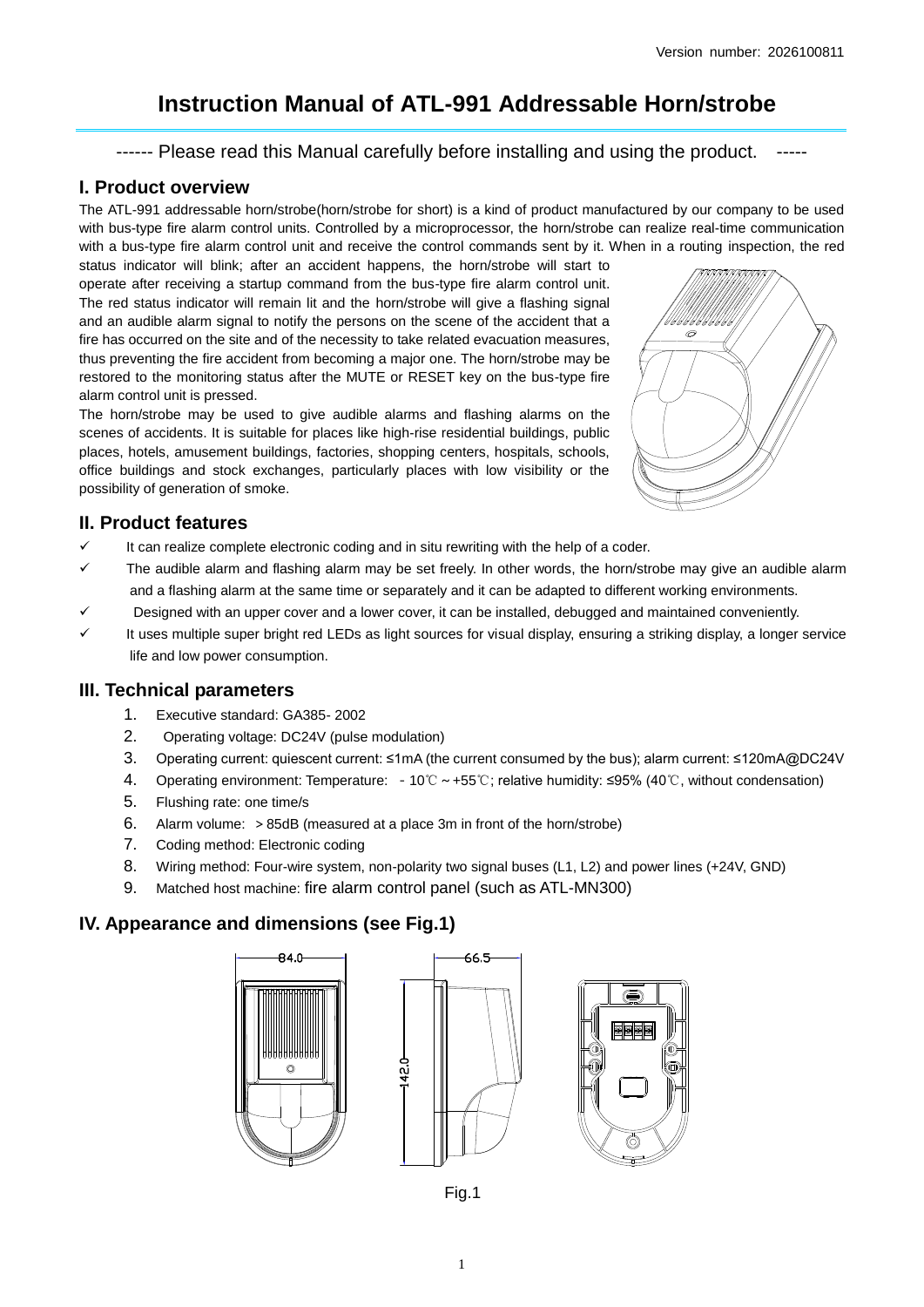# **V. Use and engineering application**

1 Fig.2 is the schematic diagram of the rear cover of the horn/strobe.





2. Selection between audible alarm and flashing alarm: Select through the jumper (JP1) below the debugging port lid on the back of the horn/strobe, following the instructions of the jumper.

| Jumper setup                                         | <b>Function</b>                                    |  |
|------------------------------------------------------|----------------------------------------------------|--|
| $1 \t2 \t3 \t4 \t5 \t6$<br>D†O O†O O                 | Audible alarm and flashing alarm (factory default) |  |
| $1 \t2 \t3 \t4 \t5 \t6$<br>₩<br>DI <del>oio</del> it | Flashing alarm (no audible alarms will be given)   |  |
| $1 \t2 \t3 \t4 \t5 \t6$                              | Audible alarm (no flashing alarms will be given)   |  |

**Warning: The output mode of a horn/strobe can be one of the three options in the table above only.**

3. Fig.3 shows the general functions and wiring diagram of the product.

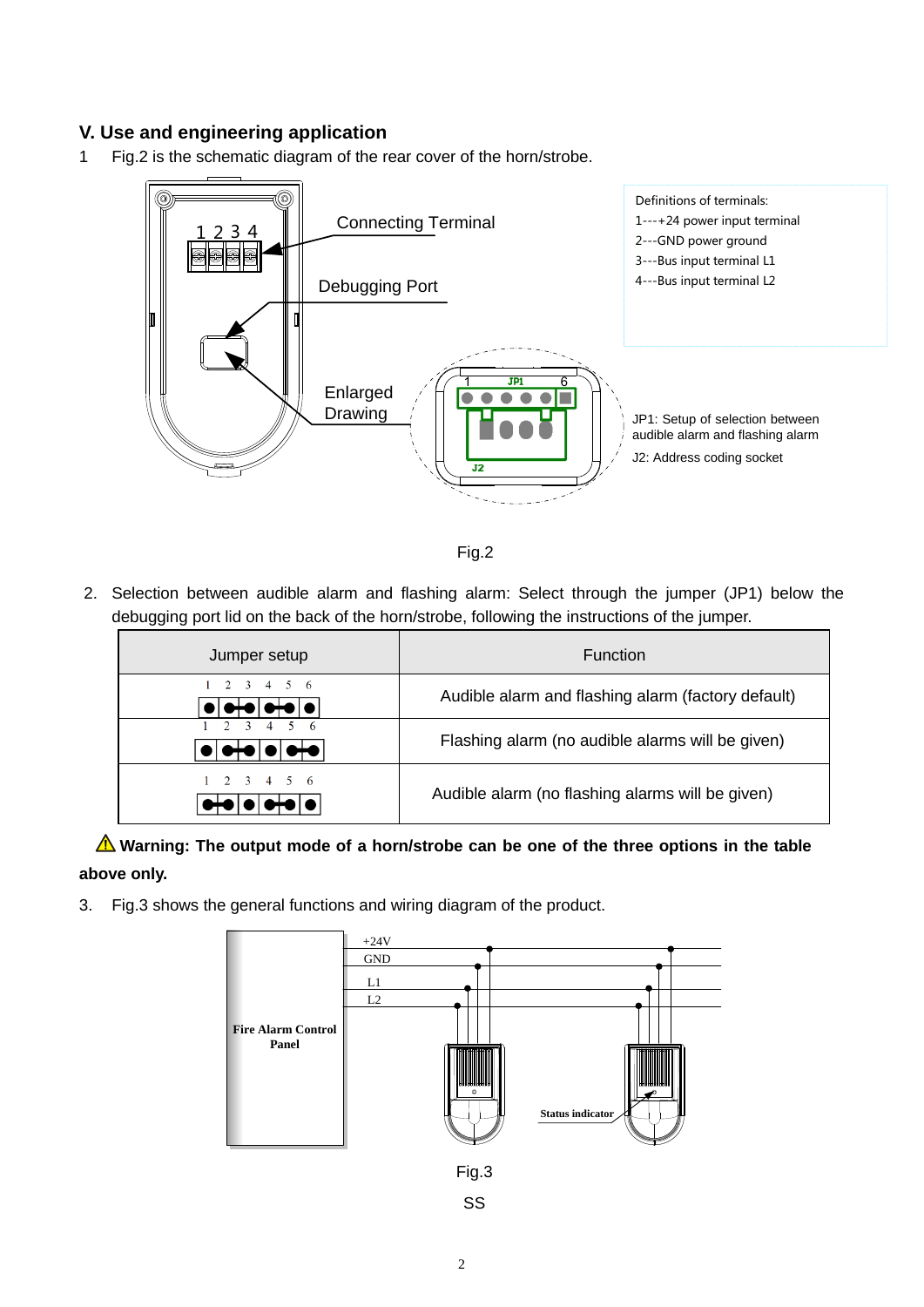4. Address coding: When a horn/strobe is coded, it is unnecessary to disassemble the wire connecting it with the host machine; online coding may be done. The specific method is as follows: Open the cover of the coding setup window, insert the output plug (a four-pin connector) of the coder into the address coding socket (the socket J2 in Fig.2) of the horn/strobe, set the coder with the coding function, compile the correct address code and press the RUN key to complete the address coding. (Note: See the User's Manual of the coder for detailed operation information.)

# **A** Warning: It is necessary to have "online coding" done when the system is powered off **or related equipment may be damaged.**

5. Usage: Do not connect the power supply until the address of the horn/strobe has been set and confirmed and the fire alarm control panel has been properly connected. After the fire alarm control panel is successfully reset, the red status indicator (see Fig.3 for its location) of the horn/strobe will blink. After the horn/strobe receives an operation signal, the status indicator will remain lit and the horn/strobe will give both horn/strobe alarm signals. After the system is muted or reset, the horn/strobe will stop outputting horn/strobe alarm signals and the status indicator will start to blink again.

### **VI. Installation and debugging**

A special base is necessary during the installation of a horn/strobe. As shown in Fig.4, the external dimensions of the special base are 142×84×10mm (LxBxH). The horn/strobe is subject to a four-wire non-polarity connection: Terminals 1 and 2 are respectively connected with the terminals +24V and GND of the DC power supply terminals 3 and 4 are respectively connected with the terminals L1 and L2 of the signal bus of the fire alarm control panel. See Fig.5.



#### **Specific installation and debugging methods:**

- **1.** Use two M4 screws to fix the matched mounting base on the designated position via the mounting holes shown in Fig.4 (the installation may be done horizontally or vertically. Choose any two of the six mounting holes for installation) as instructed in the construction drawing and make sure the matched mounting base has been firmly installed.
- **2.** Disconnect the power supply of the fire alarm control panel and connect all the bases correctly in the way shown in Fig.5, which is a construction drawing. Note: When there are a lot of horns/strobes in a system, it is necessary to consider the loading capacity of the power supply of the fire alarm control panel. An external DC24V auxiliary power supply might be necessary at this time. Please follow the construction design drawings.
- **3.** Make sure the type of the horn/strobe matches the type given on the construction drawings. Use a coder to code the horn/strobe according to the address code marked on the construction drawings.